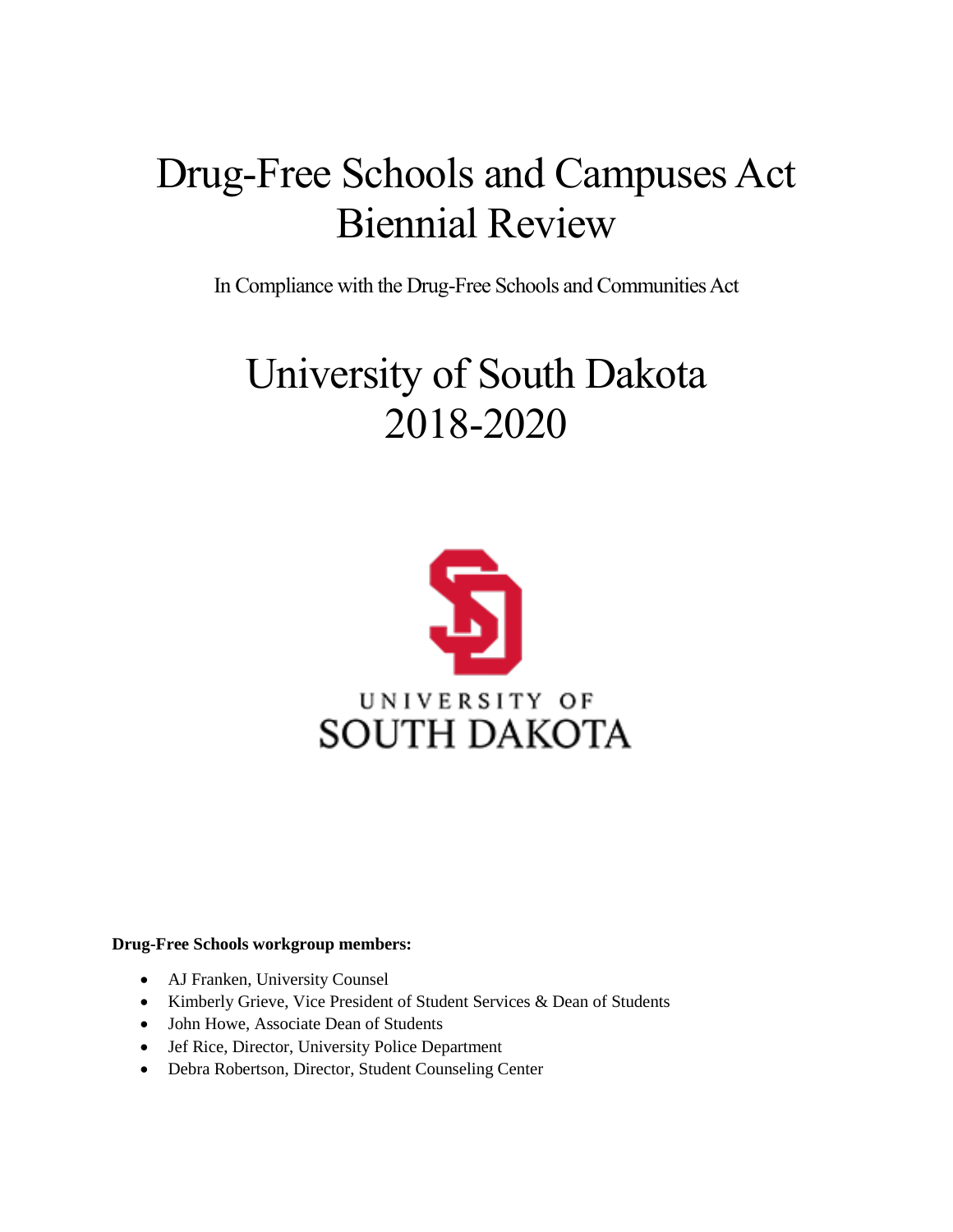#### <span id="page-1-0"></span>Introduction

The Department of Education's Office of Safe and Drug Free Schools requires that institutions of higher education adopt and implement all elements of the Drug-Free Schools and Communities Act (DFSCA) to ensure eligibility to receive funds or any other form of financial assistance under any Federal program. Institutional obligations under this legislation are outlined below:

*H.R. 3614 – Drug-Free Schools and Communities Act Amendments of 1989 101st Congress (1989-1990)*

*SEC. 22. DRUG-FREE SCHOOLS AND CAMPUSES.*

#### *(a) IN GENERAL-*

*(1) CERTIFICATION OF DRUG AND ALCOHOL ABUSE PREVENTION PROGRAM- Title XII of the Higher Education Act of 1965 (20 U.S.C. 1001 et seq.) is amended by adding at the end a new section 1213 to read as follows:*

#### *DRUG AND ALCOHOL ABUSE PREVENTION*

*SEC. 1213. (a) Notwithstanding any other provision of law, no institution of higher education shall be eligible to receive funds or any other form of financial assistance under any Federal program, including participation in any federally funded or guaranteed student loan program, unless it certifies to the Secretary that it has adopted and has implemented a program to prevent the use of illicit drugs and the abuse of alcohol by students and employees that, at a minimum, includes--*

- *(1) the annual distribution to each student and employee of*
	- *(A) standards of conduct that clearly prohibit, at a minimum, the unlawful possession, use, or distribution of illicit drugs and alcohol by students and employees on its property or as part of any of its activities;*
	- *(B) a description of the applicable legal sanctions under local, State, or Federal law for the unlawful possession or distribution of illicit drugs and alcohol;*
	- *(C) a description of the health risks associated with the use of illicit drugs and the abuse of alcohol;*
	- *(D) a description of any drug or alcohol counseling, treatment, or rehabilitation or re-entry programs that are available to employees or students; and*
	- *(E) a clear statement that the institution will impose sanctions on students and employees (consistent with local, State, and Federal law), and a description of those sanctions, up to and including expulsion or termination of employment and referral for prosecution, for violations of the standards of conduct required by paragraph (1)(A)*
- *(2) a biennial review by the institution of its program to*
	- *(A) determine its effectiveness and implement changes to the program if they are needed; and*
	- *(B) ensure that the sanctions required by paragraph (1)(E) are consistently enforced.*

*<https://www.congress.gov/bill/101st-congress/house-bill/3614/text>*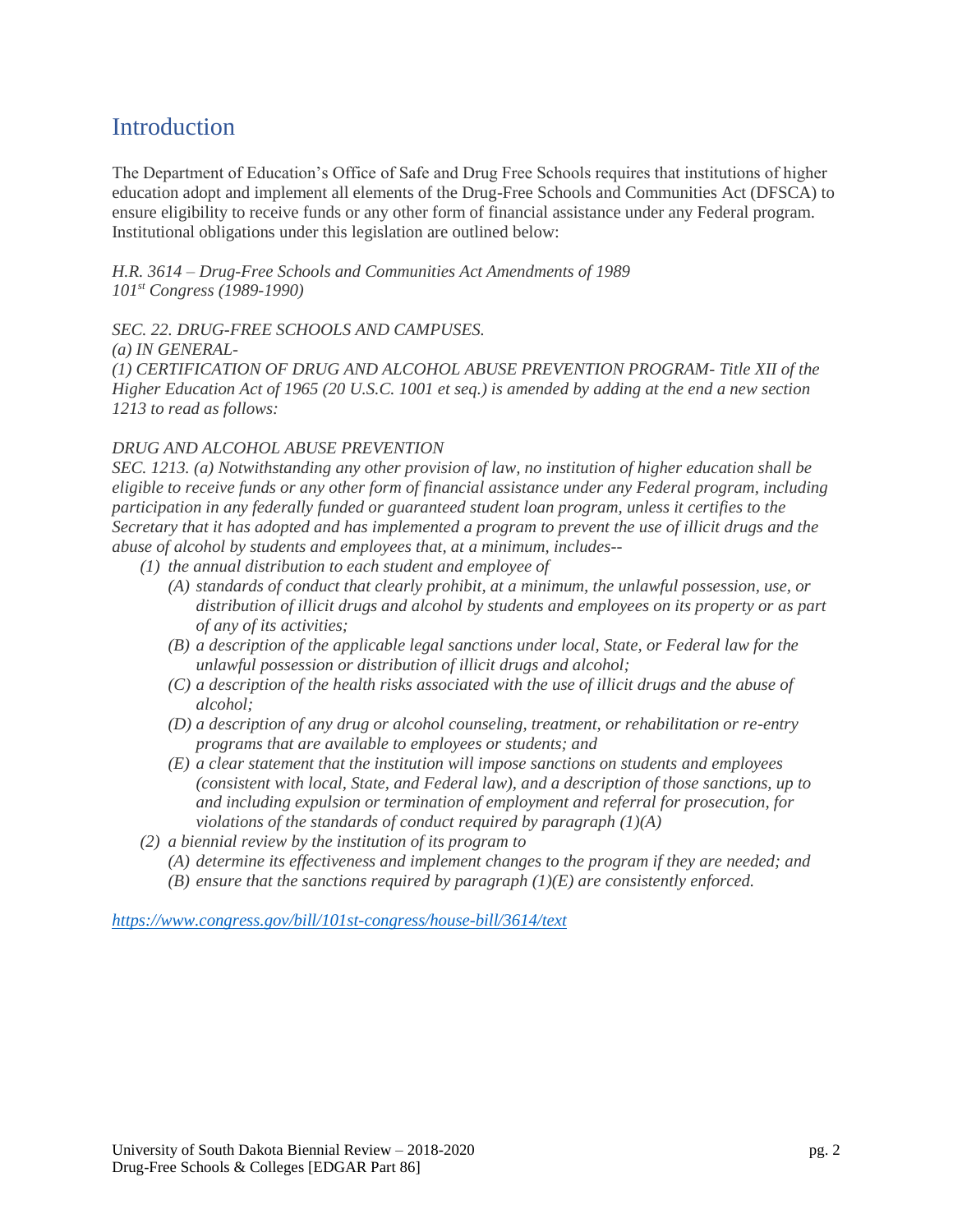# Table of Contents

| I. |  |  |  |  |  |
|----|--|--|--|--|--|
| Π. |  |  |  |  |  |
| Ш. |  |  |  |  |  |
|    |  |  |  |  |  |
|    |  |  |  |  |  |
|    |  |  |  |  |  |
|    |  |  |  |  |  |
|    |  |  |  |  |  |
|    |  |  |  |  |  |
|    |  |  |  |  |  |
|    |  |  |  |  |  |
|    |  |  |  |  |  |
|    |  |  |  |  |  |
|    |  |  |  |  |  |
|    |  |  |  |  |  |
|    |  |  |  |  |  |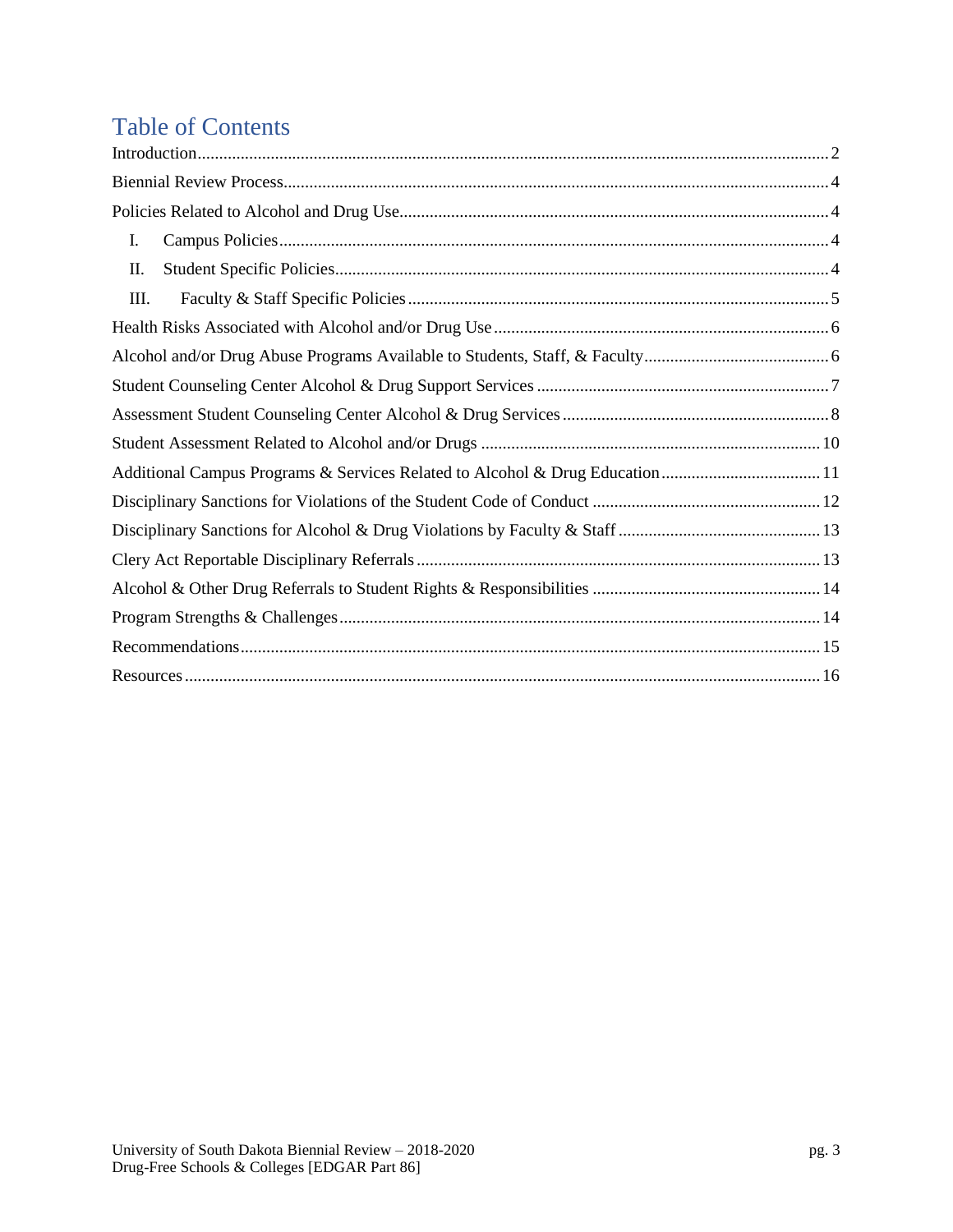## <span id="page-3-0"></span>Biennial Review Process

The University of South Dakota (USD) releases this biennial review in compliance with the Drug-Free Schools and Communities Act. An announcement of USD's biennial review's availability will be sent to all University community members via USD email no later than December 31 on even years. The review will also be available on USD's website at the following link:

[https://www.usd.edu/administration/university-police/crime-statistics.](https://www.usd.edu/administration/university-police/crime-statistics)

To request a printed copy of this biennial review, please contact the Dean of Students: [deanofstudents@usd.edu;](mailto:deanofstudents@usd.edu) (605) 658-3555.

## <span id="page-3-1"></span>Policies Related to Alcohol and Drug Use

The following linked South Dakota Board of Regents (SDBOR) and institutional (USD) documents outline policies and procedures related to alcohol and drugs at the University of South Dakota. These policies and procedures aid the University in ensuring compliance with the Drug Free Schools and Communities Act.

#### <span id="page-3-2"></span>I. Campus Policies

- SDBOR 4:27 Drug Free Environment o <https://www.sdbor.edu/policy/Documents/4-27.pdf>
- SDBOR 6:14 Sale of Alcoholic Beverages at Institutions
	- o <https://www.sdbor.edu/policy/Documents/6-14.pdf>
- USD 2.043 Smoke & Vapor Free Campus
	- o [https://www.usd.edu/-/media/files/policies/2043-smokefree-zone-policy-revision](https://www.usd.edu/-/media/files/policies/2043-smokefree-zone-policy-revision-final.ashx?la=en)[final.ashx?la=en](https://www.usd.edu/-/media/files/policies/2043-smokefree-zone-policy-revision-final.ashx?la=en)
- USD 2.050 Sale of Alcoholic Beverages
	- o <https://www.usd.edu/-/media/files/policies/2050-alcohol-sales.ashx?la=en>

#### <span id="page-3-3"></span>II. Student Specific Policies

Student Alcohol and Drug policies are linked below:

- SDBOR 3:4 Student Code of Conduct
	- o <https://www.sdbor.edu/policy/Documents/3-4.pdf>
		- 2.7.1. The unauthorized manufacture, sale, possession, use, or consumption of alcohol, marijuana, or controlled substances by students.
		- 2.7.3. The unauthorized possession of any drug paraphernalia.
- SDBOR 3:6 Housing & Meal Plan Requirement
	- o <https://www.sdbor.edu/policy/Documents/3-6.pdf>
	- o 5. Criminal History Resulting in the Loss of Privilege to Live in Institutional Housing
		- 5.2 When a person has been found to have committed a felony offense involving use or sale of illegal drugs or involvement in a crime of violence which did or could have resulted in injury to a person
- USD 7.004 Student Tailgating Policy
	- <https://www.usd.edu/-/media/files/policies/7004-tailgating-policy.ashx?la=en>
- Student Handbook
	- o <https://www.usd.edu/-/media/files/student-life/usdstudenthandbook.ashx>
- Parental Notification Policy
	- o <https://www.usd.edu/student-life/srr/parental-notification-policy>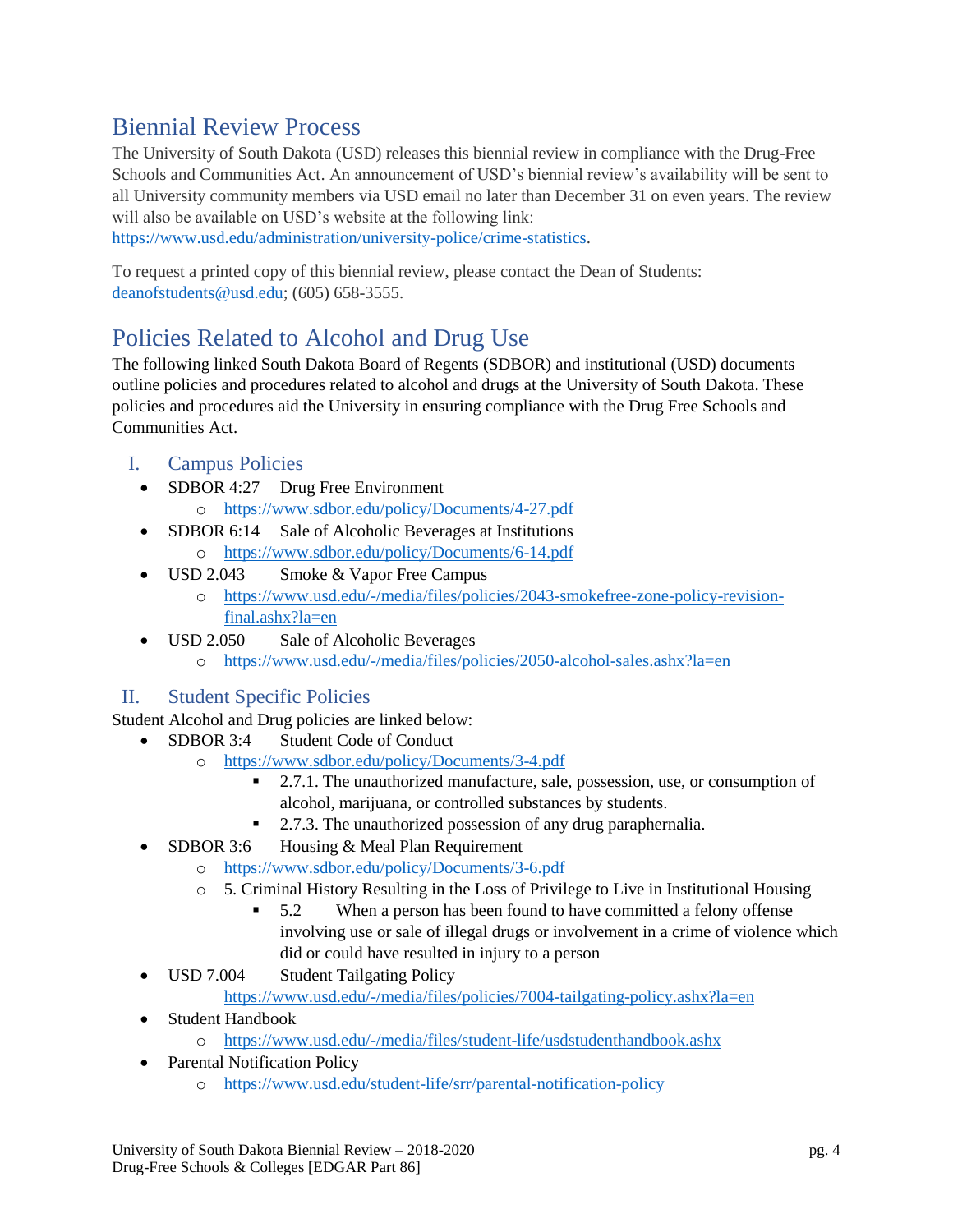- University Housing Policies
	- o Community Living Policies [https://www.usd.edu/-/media/files/student-life/university-housing/policies-and](https://www.usd.edu/-/media/files/student-life/university-housing/policies-and-forms/communitylivingpolicies.ashx?la=en)[forms/communitylivingpolicies.ashx?la=en](https://www.usd.edu/-/media/files/student-life/university-housing/policies-and-forms/communitylivingpolicies.ashx?la=en)
	- o Alcohol Permitted Rooms <https://www.usd.edu/student-life/university-housing/alcohol-permitted-rooms>
- Sorority & Fraternity Life
	- o <https://www.usd.edu/student-life/sorority-and-fraternity/expectations>
		- Alcohol: Sororities are substance-free. If a fraternity chooses to host a social *event with alcohol in their facility, the consumption of alcoholic beverages must be limited to fraternity common spaces for the duration of the event; alcohol will not be consumed in private residential spaces during organizational events or socials. Alcohol is allowed in private residential space, if all individuals occupying the room are of legal drinking age. Larger gatherings of individuals must be registered via USD Involved and should not take place in private residential space.*
		- The University of South Dakota prohibits the presence of alcohol products above *15% ABV in any chapter facility or at any chapter event (as defined by their individual national organizations and the local Interfraternity and Panhellenic bylaws), except when served by a licensed third-party vendor or in cases where the university is the majority sponsor of the event.*
		- *Additionally, Alcoholic beverages may not be available or consumed at any type of recruitment event for any reason in any form by a recruitment participant. This includes PNMs (potential new members), initiated chapter members (active or inactive), disaffiliated Gamma Chis, Interfraternity/Panhellenic Executive members, visiting chapter members, or any other representative of the chapter.*
- USD Athletics Alcohol & Drug Policy
	- o Prohibited conduct by student-athletes includes but is not limited to:
		- Possession or consumption of drugs
		- **•** Possession or consumption of alcoholic beverages by any person under the age of 21
		- **EXECUTE:** Furnishing false identification for the purpose of obtaining beverages with alcoholic content
		- Providing drugs or alcoholic beverages to those under the age of 21
		- Misconduct in connection with drugs and/or alcoholic beverages
		- Public intoxication, including at scheduled social events or informal unscheduled social events
		- Possession and/or consumption of alcoholic beverages and/or illegal drugs on University property including athletic facilities or at athletic events
		- Operation of a motor vehicle while under the influence of drugs or alcohol

#### <span id="page-4-0"></span>III. Faculty & Staff Specific Policies

- Faculty & Staff specific Alcohol and Drug policies are linked below:
	- SDBOR 4:14 Faculty Discipline & Disciplinary Procedures
		- o <https://www.sdbor.edu/policy/Documents/4-14.pdf>
			- o *4. Code of Professional Conduct/Misconduct Defined*
				- *M. The unlawful or unauthorized manufacture, distribution, dispensing, possession or use of alcohol or controlled substances while on duty or while on premises owned and controlled by the Board of Regents or used by the Board of Regents for educational, research, service or other official functions.*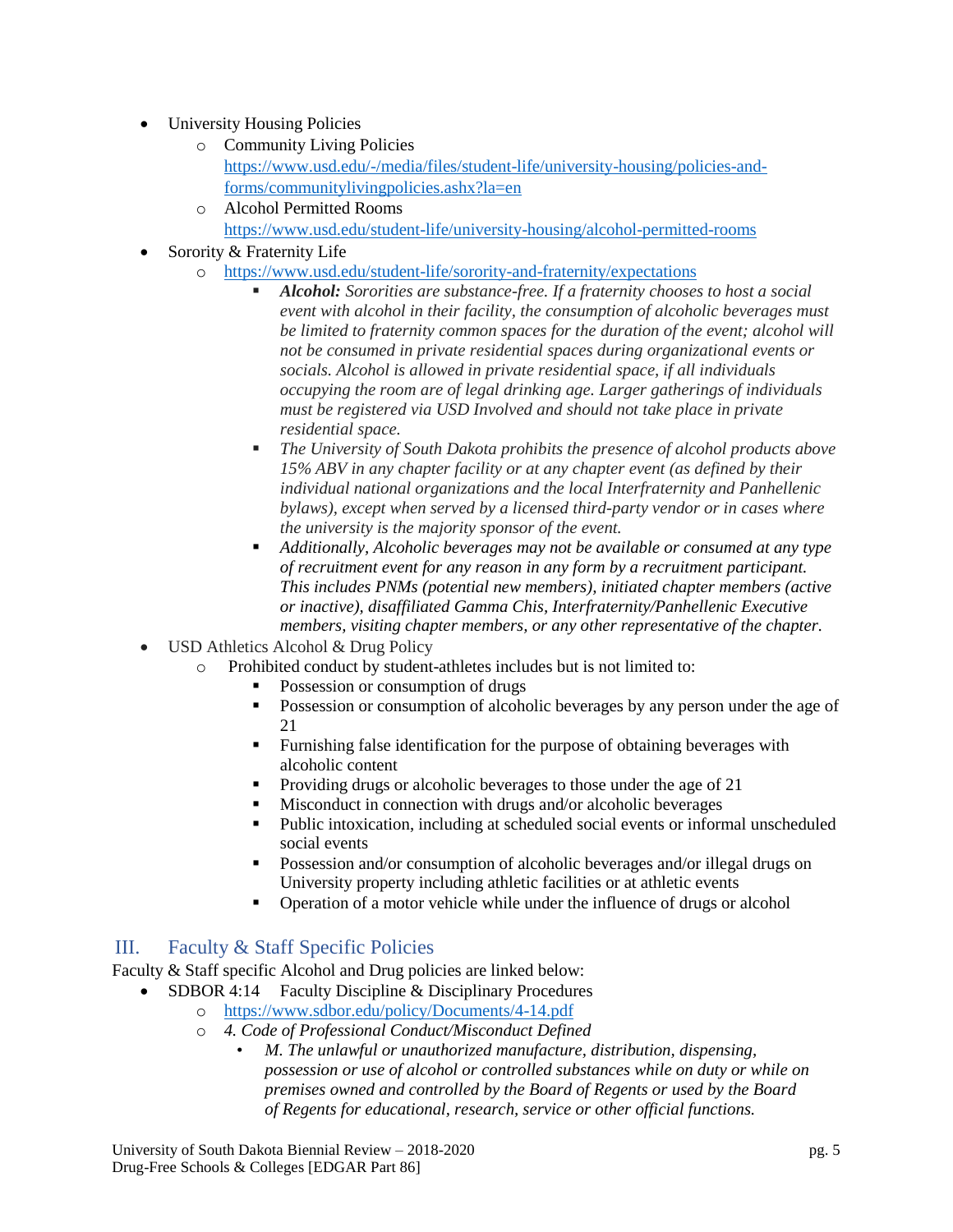- *O. The use of alcohol, marijuana, or other controlled substances, which significantly impairs performance of duties.*
- SDBOR 4:44 Administrators, Professional and Student Employees (Non-faculty Exempt) Code of Conduct / Misconduct Policy
	- o <https://www.sdbor.edu/policy/Documents/4-44.pdf>
		- o *2. Unprofessional Conduct*
			- *F. The manufacture, distribution, dispensing, possession or use of alcohol or controlled substances shall be cause for discipline where:*

*1) The conduct is unlawful or unauthorized and occurs while acting within the scope of employment; while on premises owned and controlled by the Board of Regents or used by the Board of Regents for educational, research, service or other official functions; or while participating in any capacity in activities sponsored by the Board; or* 

*2) The conduct has been authorized and is lawful, but the use significantly impairs the faculty member in the performance of his duties; or 3) Other conduct that involves a failure to conform to laws regulating alcohol and controlled substances and that results in injury to the person or the rights of others.*

# <span id="page-5-0"></span>Health Risks Associated with Alcohol and/or Drug Use

While major health risks are associated with the use and abuse of alcohol and/or drugs, the impact on the individual varies based on the user's tolerance, genetics, gender, physique, as well as other physical and psychological factors. The National Institute on Drug Abuse offers a comprehensive collection of the most commonly used substances including an overview of the street and clinical names, the effects of the drug, as well as resources on prevention, recovery, and treatment options. These resources are readily available on the National Institute on Drug Abuse site: [www.drugabuse.gov/drug-topics](http://www.drugabuse.gov/drug-topics)

### <span id="page-5-1"></span>Alcohol and/or Drug Abuse Programs Available to Students, Staff, & Faculty

Short term alcohol and other drug counseling is available on campus to students through the Student Counseling Center [\(www.usd.edu/scc\)](http://www.usd.edu/scc); (605) 658-3580. Students may be referred through the Student Counseling Center to other treatment programs for more intensive treatment.

Offered through the State Bureau of Human Resources, the Employee Assistance Program offers employees education and counseling, as well as appropriate referrals. To utilize the Employee Assistance Program, please visit [www.EAPHelplink.com](http://www.eaphelplink.com/) & enter the company code southdakota or phone (800) 713-6288.

The [Helpline Center](https://www.helplinecenter.org/) provides the current substance abuse counseling agencies in Vermillion and the surrounding areas:

- [Substance Abuse Programs in Clay County,](https://www.helplinecenter.org/2-1-1-community-resources/search/guided-search/?cat=substance%20use&county=Clay) include:
	- $\circ$  Lewis & Clark Behavioral Health Services (605) 665-4606 <https://www.lcbhs.com/>
	- o Avera Addition & Recovery Center Sioux Falls (605) 504-2222 <https://www.avera.org/services/behavioral-health/addiction-recovery/>
	- o Alcoholics Anonymous  $(605)$  670-8268 [www.area63aa.org](http://www.area63aa.org/)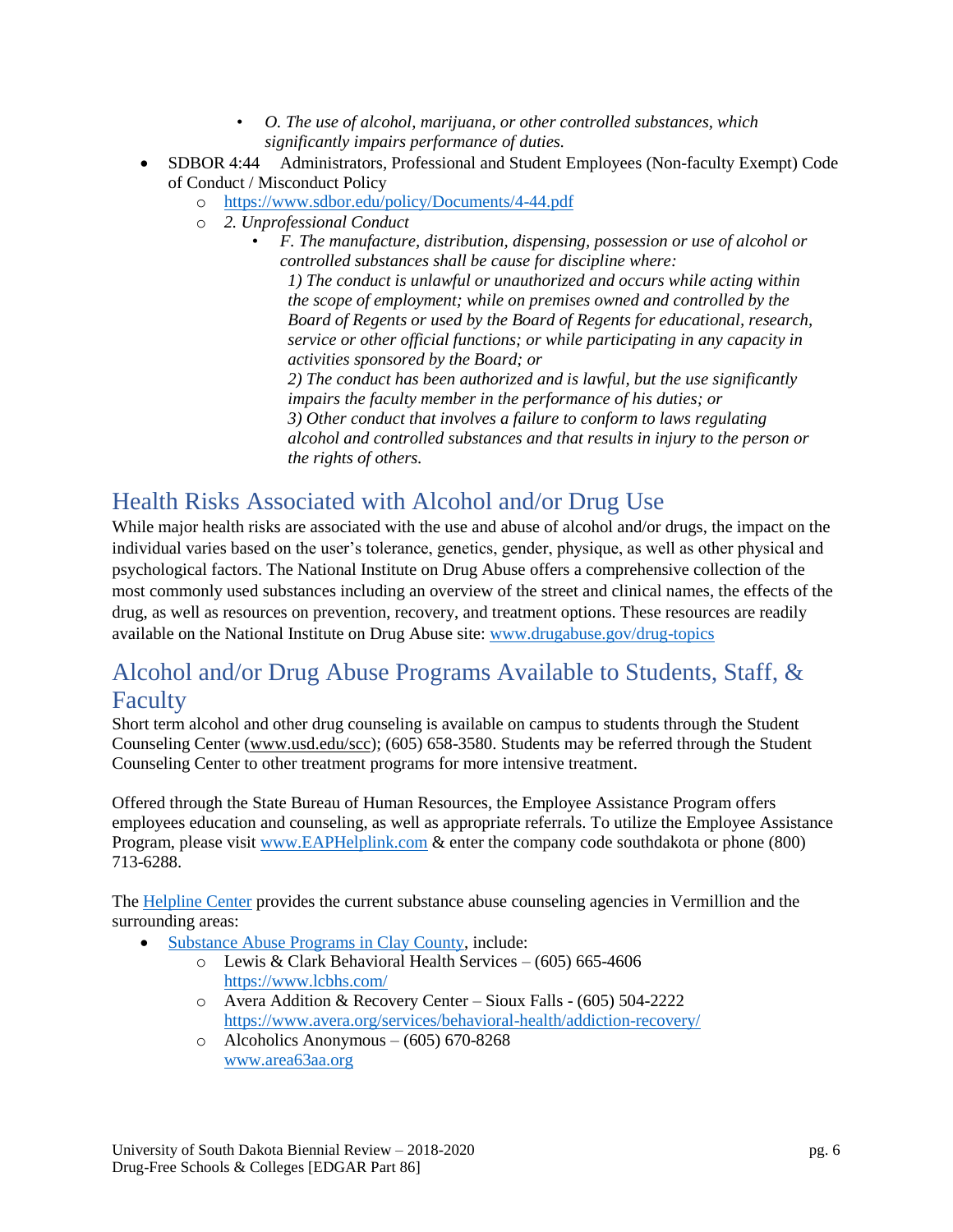Interested individuals are encouraged to contact these agencies for additional information regarding specific services and costs.

# <span id="page-6-0"></span>Student Counseling Center Alcohol & Drug Support Services

The chemical dependency program at the Student Counseling Center is accredited through the South Dakota Division of Alcohol and Drug Abuse for Level 0.5 Early Intervention Services, Prevention, and Level I Outpatient Services Program and Level II.I Intensive Outpatient Treatment Program. Chemical dependency treatment services are available to all registered USD students and include:

- alcohol and drug assessments
- individual counseling
- group counseling
- aftercare opportunities
- recovery maintenance programs.

Assessment services are provided to USD students who request assistance in identifying their current substance use concerns. Assessment is also provided for students who have been court-ordered by the city, county, or state(s) court system or the Office of Student Rights & Responsibilities. Assessment includes an identification of substance use background, patterns, and specific needs of the client. Feedback and recommendations are provided to the client. Further information about these services may be found at on the Student Counseling Center website:<https://www.usd.edu/student-life/scc/services>

The Student Counseling Center also provides online alcohol and marijuana screenings available for students. These include:

Alcohol eCheckUp To Go provides accurate and personalized feedback about:

- individual drinking patterns
- risk patterns
- aspirations and goals
- helpful resources at the University of South Dakota and community

Marijuana eCheckUp to Go provides accurate and personalized feedback about:

- individual patterns of marijuana use.
- risk patterns
- aspirations and goals
- resources at the University of South Dakota and community

Further information and access to these online assessments on the Student Counseling Center website: [www.usd.edu/student-life/scc/self-assessment](https://www.usd.edu/student-life/scc/self-assessment)

The Student Counseling also offers in-person, in-depth alcohol and drug assessments and programs. These programs are described below:

Brief Alcohol Screening and Intervention for College Students (Basics) is an intervention used to aid college-age students make better choices related to alcohol by reducing consumption (and related adverse consequences), promoting healthier alternatives, and proving information on risk reduction.

Choices About Alcohol (Choices) is a brief alcohol abuse prevention and harm reduction program for college students involving interactive journaling. The CHOICES program involves a 90 minute, peer facilitated class. Throughout the course, students are presented with information and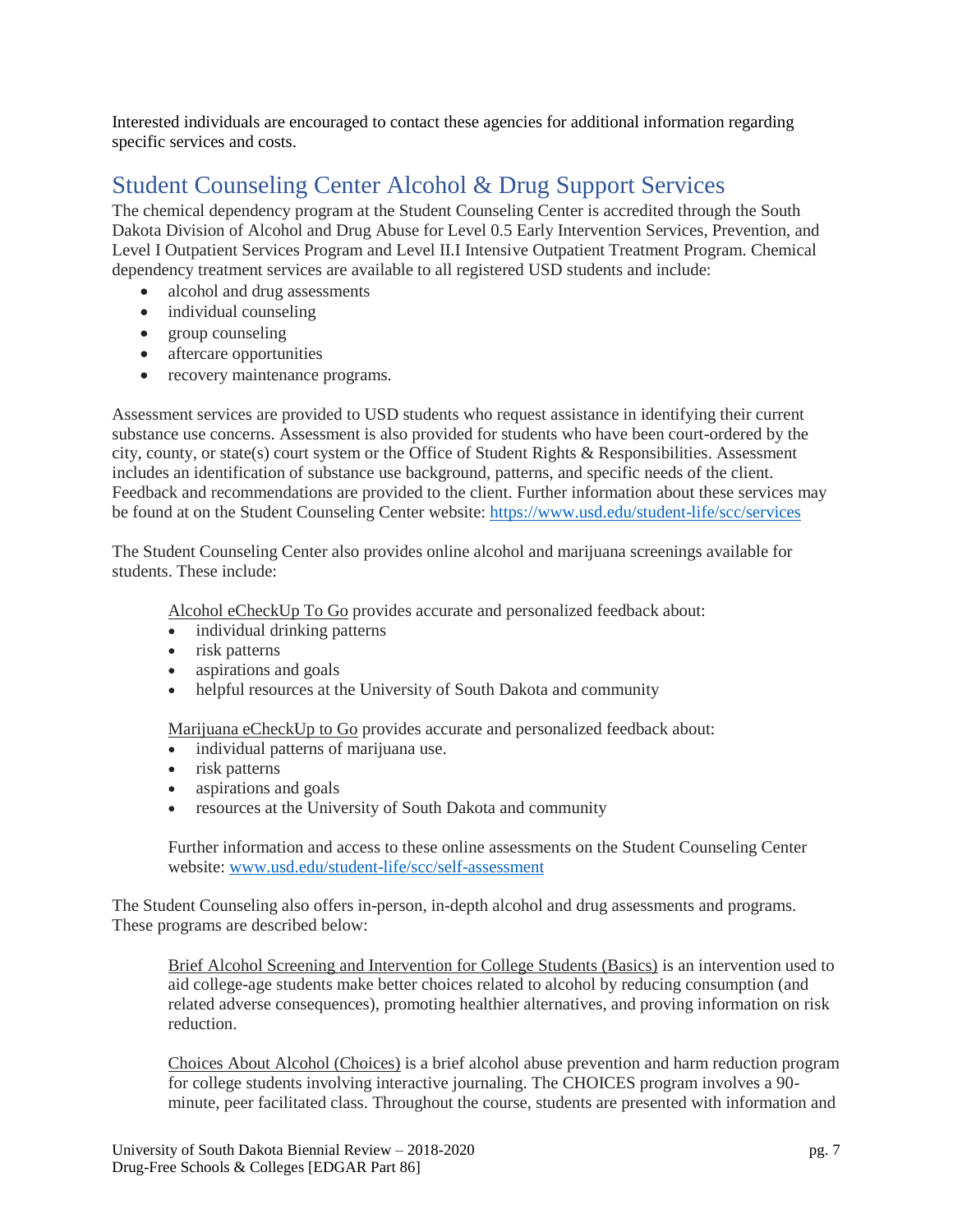then they can reflect on what they have learned as it relates to their choices about drinking in their personal journals. The CHOICES program is presented in a non-confrontational manner that enables students to make their own decisions about alcohol consumption.

Prime for Life© is an evidence-based motivational prevention, intervention and pre-treatment program specifically designed for people who may be making high-risk choices. This includes but is not limited to impaired driving offenders and young people charged with alcohol and/or drug offenses. It is designed to change drinking and drug use behaviors by changing beliefs, attitudes, risk perceptions, motivations, and the knowledge of how to reduce risk of alcohol and drug related problems.

### <span id="page-7-0"></span>Assessment Student Counseling Center Alcohol & Drug Services

University Prevention Summary Report (Spring 2019): In this evaluation, students were asked a series of questions concerning their understanding of the effects of alcohol as well as their thoughts about their own choices and consumption of alcohol, at the beginning and end of the program held in April 2019. The sample size for the pre-test included 44 student responses while there were 45 post-test responses available for analysis. Results of the pre- and post-tests illustrate the efficacy of these interventions.

Question 4. To avoid all future alcohol and drug problems:

| <b>Answer Choices</b>                             | <b>Pre-test Responses</b> |    | <b>Post-test Responses</b> |     |
|---------------------------------------------------|---------------------------|----|----------------------------|-----|
|                                                   | $\%$                      |    | $\%$                       |     |
| I can choose to not get impaired very often.      | 27.91%                    | 12 | 6.67%                      | 3   |
| I can choose to always make low-risk choices.     | 69.77%                    | 30 | 93.33%                     | 42. |
| I can choose to never drink more than my friends. | 2.33%                     |    | $0.00\%$                   |     |



#### Question 5. The choices I make:

| <b>Answer Choices</b>                           | <b>Pre-test Responses</b> |    | <b>Post-test Responses</b> |    |
|-------------------------------------------------|---------------------------|----|----------------------------|----|
|                                                 | $\%$                      |    | $\%$                       |    |
| Set my trigger point.                           | 47.73%                    | 21 | 13.33%                     |    |
| Determine if I develop alcoholism or addiction. | 50.00%                    | 22 | 86.67%                     | 39 |
| Are out of my control.                          | 2.27%                     |    | $0.00\%$                   |    |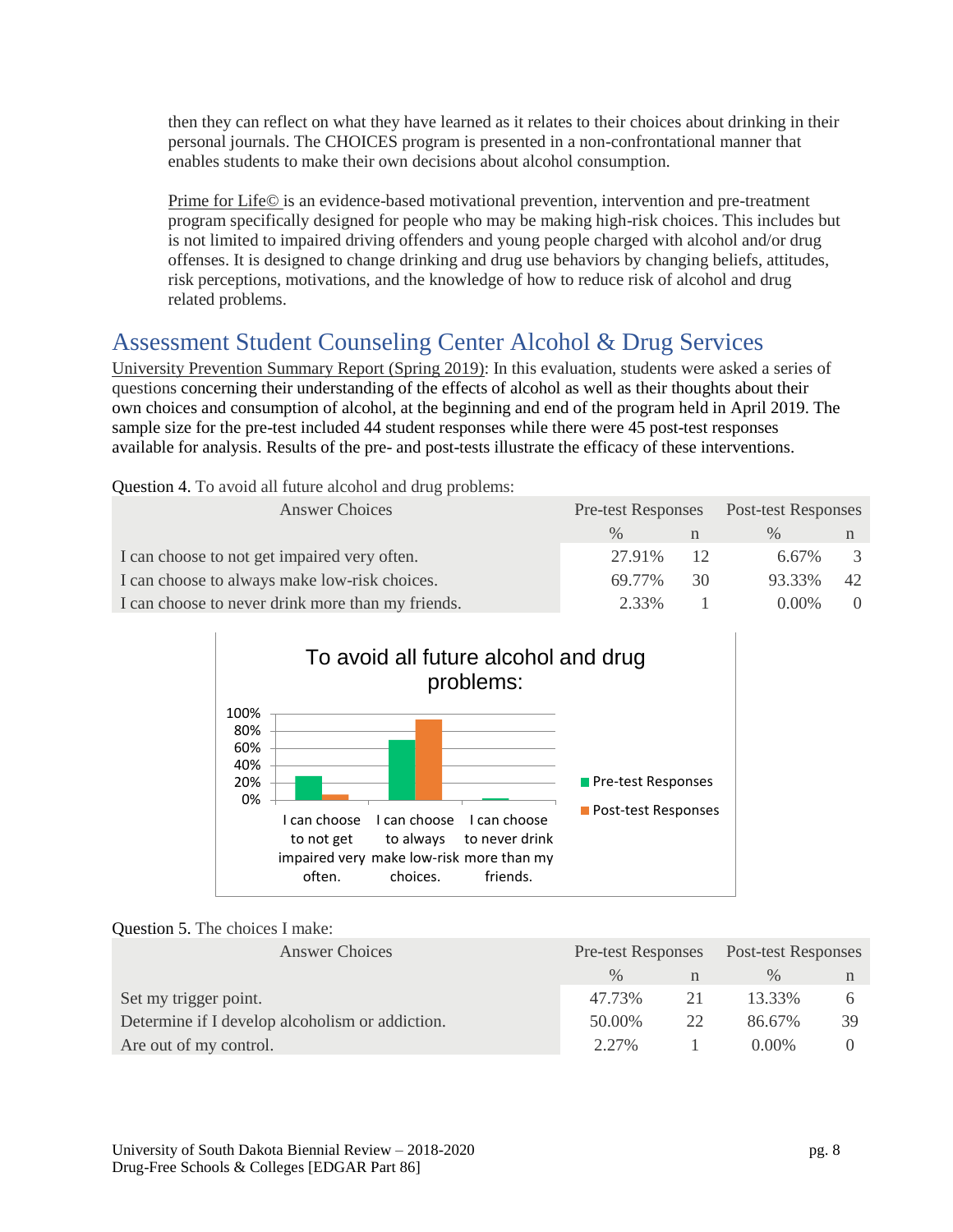

CHOICES Program Evaluation 2018-2019: Students were asked a series of questions concerning their understanding of the effects of alcohol as well as their thoughts about their own consumption of alcohol, at the beginning and end of the CHOICES Program.

The sample size for the pre-test cohorts were 181 students for the 2014-15 academic year; 180 students for the 2015-16 academic year; 120 in the 2016-17 academic year; 47 for the 2017-18 academic year; and 44 for the 2018-19 academic year; 572 students of whom the pre-test data was based.

The post-test cohorts were 175 students for the 2014-15 academic year; 178 for the 2015-16 academic year; 118 in the 2016-17 academic year; 47 for the 2017-18 academic year; and 46 for the 2018-19 academic year; for 564 students contributing to the post-test data.

| Which of the following contain the most alcohol: by year: by pre and post- test |                                                                                                       |         |         |         |         |         |         |         |         |         |
|---------------------------------------------------------------------------------|-------------------------------------------------------------------------------------------------------|---------|---------|---------|---------|---------|---------|---------|---------|---------|
|                                                                                 |                                                                                                       | 2014-15 | 2015-16 |         | 2016-17 |         | 2017-18 |         | 2018-19 |         |
|                                                                                 | Pre                                                                                                   | Post    | Pre     | Post    | Pre     | Post    | Pre     | Post    | Pre     | Post    |
| 12 oz. beer                                                                     | 0.6%                                                                                                  | 0.0%    | 1.1%    | 0.0%    | 0.0%    | 0.9%    | 0.0%    | 2.1%    | $0.0\%$ | $0.0\%$ |
| 8 oz. ice beer or<br>malt liquor                                                | 0.0%                                                                                                  | $0.0\%$ | 1.1%    | 1.1%    | 0.0%    | 0.9%    | 0.0%    | 0.0%    | $0.0\%$ | $0.0\%$ |
| 5 oz. glass of wine                                                             | 1.1%                                                                                                  | $0.0\%$ | 4.4%    | 1.1%    | 0.8%    | $0.0\%$ | $0.0\%$ | $0.0\%$ | 2.3%    | $0.0\%$ |
| $1.5$ oz. of 80 proof<br>liquor                                                 | 32.8%                                                                                                 | 8.7%    | 36.1%   | 4.5%    | 43.3%   | 12.8%   | 55.3%   | 12.8%   | 59.1%   | 4.3%    |
| They all contain<br>about the same                                              | 65.6%                                                                                                 | 91.3%   | 57.2%   | 93.3%   | 55.8%   | 85.5%   | 44.7%   | 85.1%   | 38.6%   | 95.7%   |
|                                                                                 | A standard drink raises the BAC of a 160 pound person by approximately: by year, by pre and post-test |         |         |         |         |         |         |         |         |         |
|                                                                                 |                                                                                                       | 2014-15 |         | 2015-16 | 2016-17 |         | 2017-18 |         | 2018-19 |         |
|                                                                                 | Pre                                                                                                   | Post    | Pre     | Post    | Pre     | Post    | Pre     | Post    | Pre     | Post    |
| 0.01%                                                                           | 12.7%                                                                                                 | 2.3%    | 16.7%   | 3.9%    | 18.3%   | 3.4%    | 17.0%   | 4.3%    | 23.3%   | $0.0\%$ |
| 0.02%                                                                           | 53.6%                                                                                                 | 86.9%   | 56.7%   | 89.9%   | 43.3%   | 85.6%   | 46.8%   | 72.3%   | 41.9%   | 87.0%   |
| 0.03%                                                                           | 18.2%                                                                                                 | 3.4%    | 15.6%   | 0.6%    | 11.7%   | 0.8%    | 14.9%   | 6.4%    | 25.6%   | 6.5%    |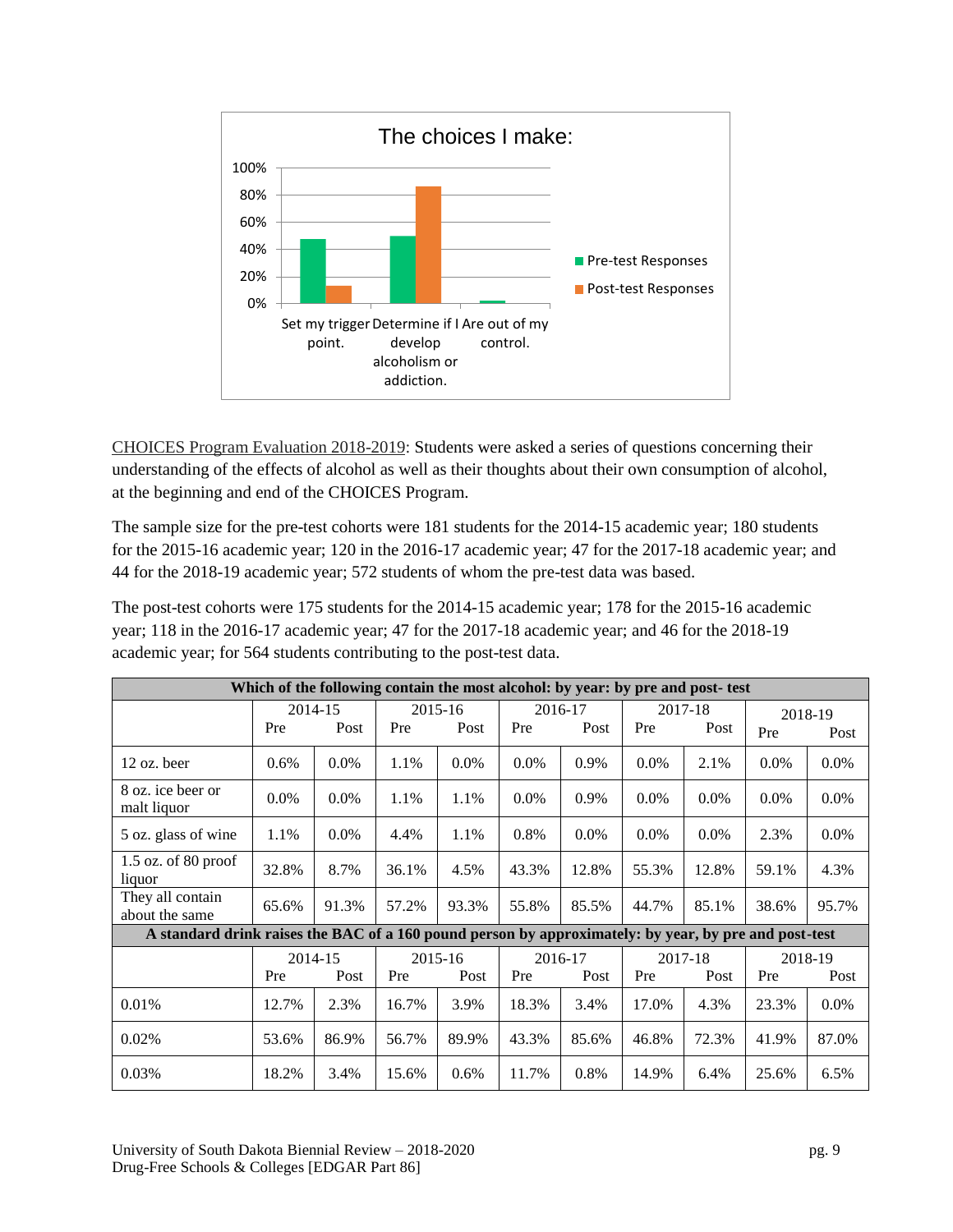| 0.04%                                                                                     | 10.5% | 2.9%    | 6.1%  | $0.0\%$     | 16.7%   | 1.7%    | 14.9% | 8.5     | 7.0%    | 4.3%    |
|-------------------------------------------------------------------------------------------|-------|---------|-------|-------------|---------|---------|-------|---------|---------|---------|
| 0.05%                                                                                     | 5.0%  | 4.6%    | 5.0%  | 5.6%        | 10.0%   | 8.5%    | 6.4%  | 8.5%    | 2.3%    | 2.2%    |
| I don't need to drink alcohol to have fun when I socialize: by year: by pre and post-test |       |         |       |             |         |         |       |         |         |         |
|                                                                                           |       | 2014-15 |       | $2015 - 16$ | 2016-17 |         |       | 2017-18 |         | 2018-19 |
|                                                                                           | Pre   | Post    | Pre   | Post        | Pre     | Post    | Pre   | Post    | Pre     | Post    |
| Strongly agree                                                                            | 34.8% | 49.7%   | 41.7% | 52.3%       | 48.7%   | 58.1%   | 42.6% | 63.8%   | 38.1%   | 39.1%   |
| Agree                                                                                     | 62.4% | 49.7%   | 54.5% | 45.5%       | 42.9%   | 34.2%   | 51.1% | 34.0%   | 54.8%   | 58.7%   |
| Disagree                                                                                  | 2.2%  | 0.6%    | 2.8%  | 1.7%        | 8.4%    | 7.7%    | 6.4%  | 2.1%    | 7.1%    | 0.0%    |
| Strongly disagree                                                                         | 0.6%  | $0.0\%$ | 1.1%  | $0.6\%$     | $0.0\%$ | $0.0\%$ | 0.0   | 0.0%    | $0.0\%$ | 2.2%    |

#### <span id="page-9-0"></span>Student Assessment Related to Alcohol and/or Drugs

SUIC/Core Institute Alcohol and Drug Survey Long Form: The Core Alcohol and Drug Survey was developed to measure alcohol and other drug usage, attitudes, and perceptions among college students. This survey examines student attitudes, perceptions, and opinions about alcohol and other drugs as well as their own use and consequences of alcohol and drug usage. This survey was administered in August 2019 with 311 respondents. Significant results of this survey are presented below:

- Following are some key findings on the use of alcohol:
	- 82.2% of the students consumed alcohol in the past year ("annual prevalence")
	- 63.1% of the students consumed alcohol in the past 30 days ("30-day prevalence")
	- 60.9% of underage students (under 21) consumed alcohol in the previous 30 days
	- 37.4% of students reported binge drinking in the previous two weeks. A binge is defined as consuming 5 or more drinks in one sitting
- Following are some key findings on the use of illegal drugs:
	- 24.6% of the students have used marijuana in the past year ("annual prevalence").
	- 15.2% of the students are current marijuana users ("30-day prevalence").
	- 7.1% of the students have used an illegal drug other than marijuana in the past year ("annual prevalence").
	- 3.6% of the students are current users of illegal drugs other than marijuana ("30-day") prevalence").
- The most frequently reported illegal drugs used in the past 30 days were:
	- 15.2% Marijuana (pot, hash, hash oil)
	- 1.9% Amphetamines (diet pills, speed)
	- 1.0% Opiates (heroin, smack, horse)
- Following are some key findings on opinions about the campus environment:
	- 94.2% of students said the campus has alcohol and drug policies;
	- 5.1% said they "don't know"; and
	- 0.6% said there wasn't a policy.
	- 59.2 % of students said the campus has an alcohol and drug prevention program;
	- 38.2% said they "don't know"; and
	- 2.6% said there wasn't a program.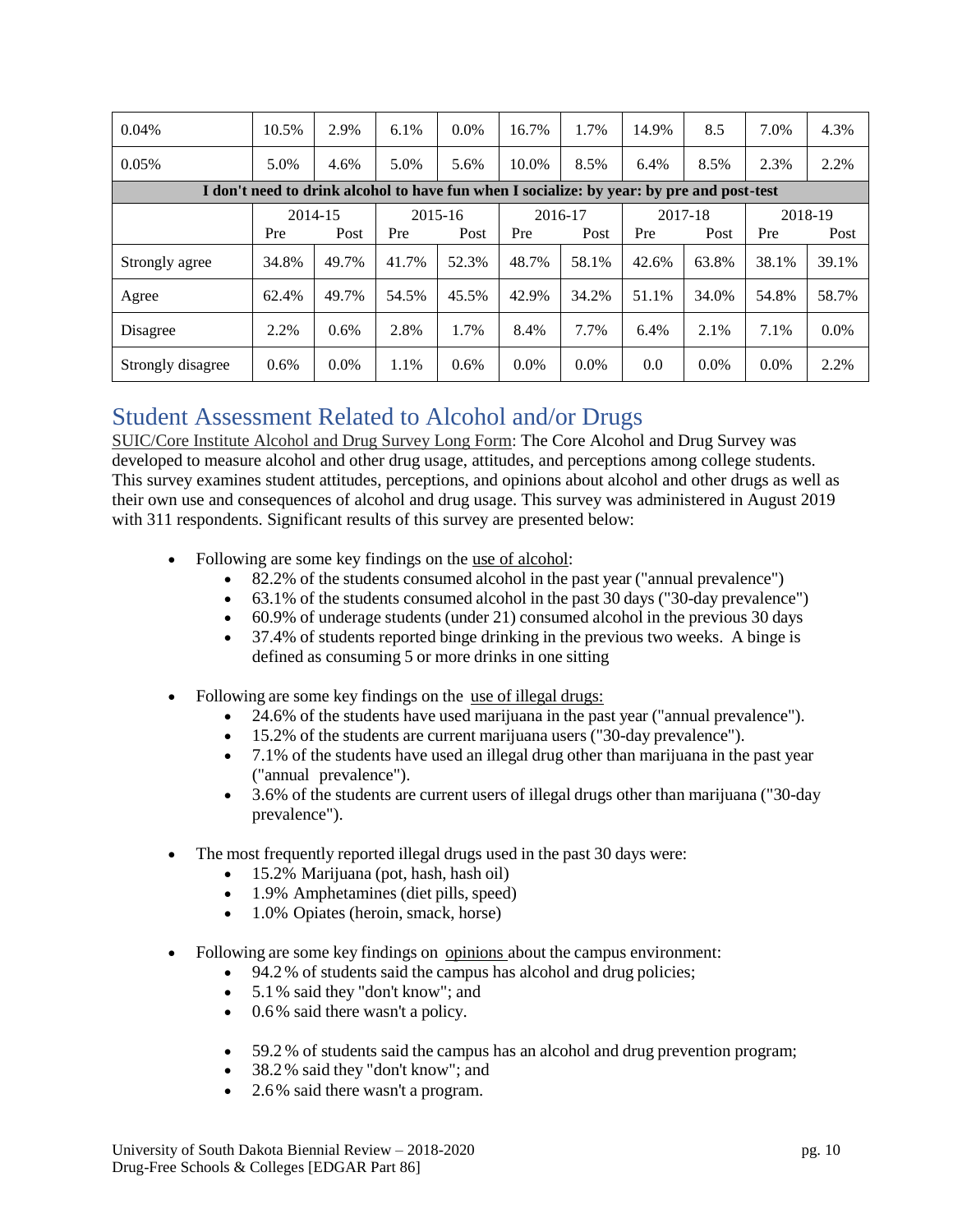- 66.8 % of students said the campus is concerned about the prevention of drug and alcohol use;
- 17.7% said they "don't know"; and
- 15.5% said the campus is not concerned.
- With regard to students' perceptions of other students' use:
	- 89.5 % believe the average student on campus uses alcohol once a week or more.
	- 56.2 % believe the average student on this campus uses some form of illegal drug at least once a week.
	- 35.4 % indicated they would prefer not to have alcohol available at parties they attend.
	- 90.0 % indicated they would prefer not to have drugs available at parties they attend.
- Substance Use

This table describes lifetime prevalence, annual prevalence, 30-day prevalence, and high frequency use (3 times a week or more).

|                  | Lifetime   |      | Annual     |      | 30-Day     |      | 3X/Week |      |
|------------------|------------|------|------------|------|------------|------|---------|------|
|                  | Prevalence |      | Prevalence |      | Prevalence |      | or more |      |
| Substance        | Coll.      | Ref. | Coll.      | Ref. | Coll.      | Ref. | Coll.   | Ref. |
| Tobacco          | 30.7       | 40.6 | 23.0       | 31.2 | 13.6       | 19.9 | 5.5     | 9.7  |
| Alcohol          | 83.2       | 84.3 | 82.2       | 81.5 | 63.1       | 68.7 | 6.8     | 20.0 |
| Marijuana        | 31.7       | 46.0 | 24.6       | 33.9 | 15.2       | 19.8 | 3.9     | 8.2  |
| Cocaine          | 1.0        | 7.6  | 0.6        | 4.7  | 0.0        | 2.0  | 0.0     | 0.2  |
| Amphetamines     | 4.9        | 9.7  | 3.2        | 5.4  | 1.9        | 3.0  | 1.9     | 1.4  |
| Sedatives        | 1.6        | 6.0  | 0.6        | 3.1  | 0.0        | 1.5  | 0.0     | 0.4  |
| Hallucinogens    | 4.2        | 7.5  | 2.9        | 4.5  | 0.6        | 1.3  | 0.0     | 0.2  |
| Opiates          | 0.3        | 2.3  | 0.3        | 1.3  | 1.0        | 0.7  | 0.0     | 0.3  |
| <b>Inhalants</b> | 1.3        | 2.5  | 0.6        | 1.0  | 0.0        | 0.5  | 0.0     | 0.2  |
| Designer drugs   | 1.9        | 9.0  | 1.6        | 5.4  | 0.0        | 1.5  | 0.0     | 0.2  |
| <b>Steroids</b>  | 1.0        | 1.0  | 0.3        | 0.6  | 0.3        | 0.4  | 0.0     | 0.2  |
| Other drugs      | 0.6        | 3.6  | 0.0        | 1.8  | 0.0        | 0.7  | 0.0     | 0.2  |

Notes: Coll. =University of South Dakota (online); Ref. = Reference group of 90119 college students

# <span id="page-10-0"></span>Additional Campus Programs & Services Related to Alcohol & Drug **Education**

In addition to the alcohol and drug education assessments and services detailed in the previous section, the following programs and activities compliment the services offered by the Student Counseling Center:

- [Department of Addiction Counseling and Prevention:](https://www.usd.edu/health-sciences/addiction-counseling-and-prevention) The University of South Dakota has been a national leader in addiction counseling and prevention programs for over 45 years. This program offers undergraduate, graduate, and certificate opportunities in addiction counseling and prevention.
- • [Campus](https://www.everfi.com/colleges-universities/) Clarity & SafeColleges: the South Dakota Board of Regents contracted with Campus [Clarity](https://www.everfi.com/colleges-universities/) in 2019 and [SafeColleges](https://www.safecolleges.com/) in 2020 to provide federally required trainings online related to the Title IX and the Campus SaVE Act. A module on alcohol and drugs was included in both the Campus Clarity & SafeColleges trainings.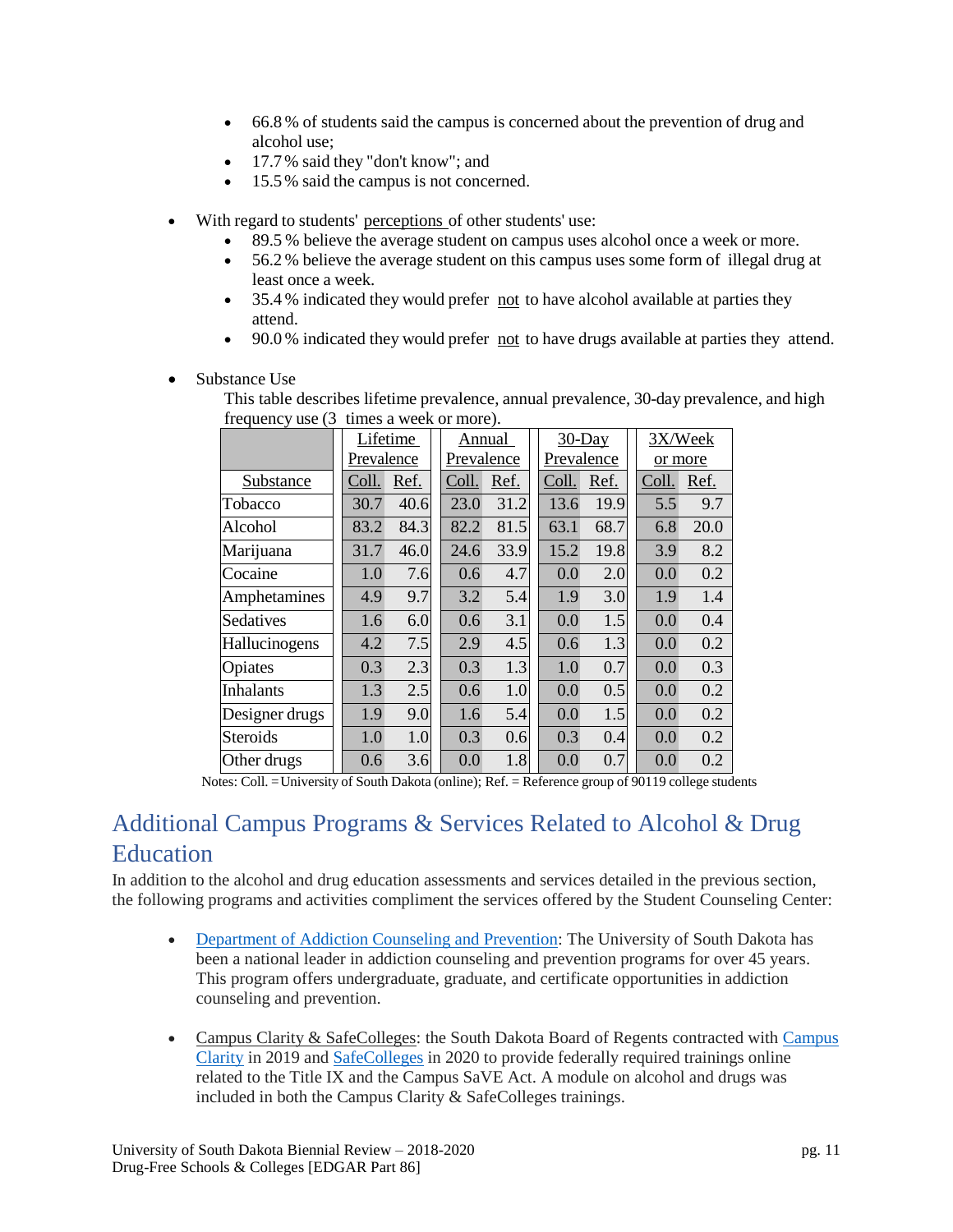- Cups for Coyotes: in partnerships with University Housing and Sorority & Fraternity Life, this alcohol use & prevention program for all incoming freshman is facilitated by the Student Counseling Center Prevention Coordinator. This program presents alcohol and drug prevention information that covers on-and off-campus policy & applicable laws, effects of alcohol on our bodies and brains, risk management, debunking expectations and myths about college drinking, resources available to USD students, as well as some bystander training information regarding alcohol poisoning. This program reaches 800+ students each year and is incentivized with prizes, cups, and other treats. There is a pre- and post-test that measures students' perceptions about drinking norms before and after the program. Survey results show that students consistently change students' attitudes and perceptions.
- Wellness Coalition: Chaired by the Student Counseling Center Prevention Coordinator, the Wellness Coalition meets monthly with committee membership draws from as many areas of USD as possible including representatives from University Housing, Greek Life, Student Rights & Responsibilities, TRiO programs, ICARE, Lost + Found, the Student Government Association, the Student Veterans Resource Center, ROTC, University Police Department, Volunteers of American of Sioux Falls, National Alliance on Mental Illness, Disability Services as well as interested students and student organizations. The Coalition works towards improving the awareness of USD students about the outcomes of underage drinking and substance abuse, suicide, mental health, and sexual assault through effective prevention programming, education, and support. The Wellness Coalition aims to organize events and promote information via tabling to build awareness of issues that are important to the students and faculty at USD and to help bring this message to the forefront of campus community.
- Safe Rides offers free, safe, and convenient transportation services during the academic year on Friday & Saturday nights between 10pm-3am. This service is devoted to saving lives, preventing injuries, protecting neighborhoods, and keeping impaired drivers off the road. This grant-funded offers over 10,000 rides for students and community members annually. Further information about Safe Rides is available here: www.usd.edu/student-life/safe-rides
- University Housing Programming: Resident Assistants and housing professional staff in all USD residential communities offer creative programming to present alcohol and drug education in an active and welcoming environment. In 2019  $&$  early 2020, programs such as Drunk Goggle Mario Cart, Mocktails & Trivia, Dough-Not Drink &Drive, and passive informational poster campaigns were implemented. Hall programs were greatly curtailed in 2020 due to COVID-19.
- Programming Committee: chaired by the Director of the Muenster University Center  $\&$ Student Programming, the Programming Committee connects departments from across campus to strategically plan and organize campus events so that students have safe, fun, and healthy alternatives on the USD campus every day.

#### <span id="page-11-0"></span>Disciplinary Sanctions for Violations of the Student Code of Conduct

In accordance with the Drug Free Schools and Communities Act, the Student Code [\(SDBOR 3:4\)](https://www.sdbor.edu/policy/Documents/3-4.pdf) prohibits, "the unauthorized manufacture, sale, possession, use, or consumption of alcohol, marijuana, or controlled substances by students." The Student Code also outlines the procedures for which due process is afforded to students. Allowable sanctions for violating the Student Code range from a warming to expulsion, depending on the severity of the event. Action by the South Dakota Board of Regents in 2017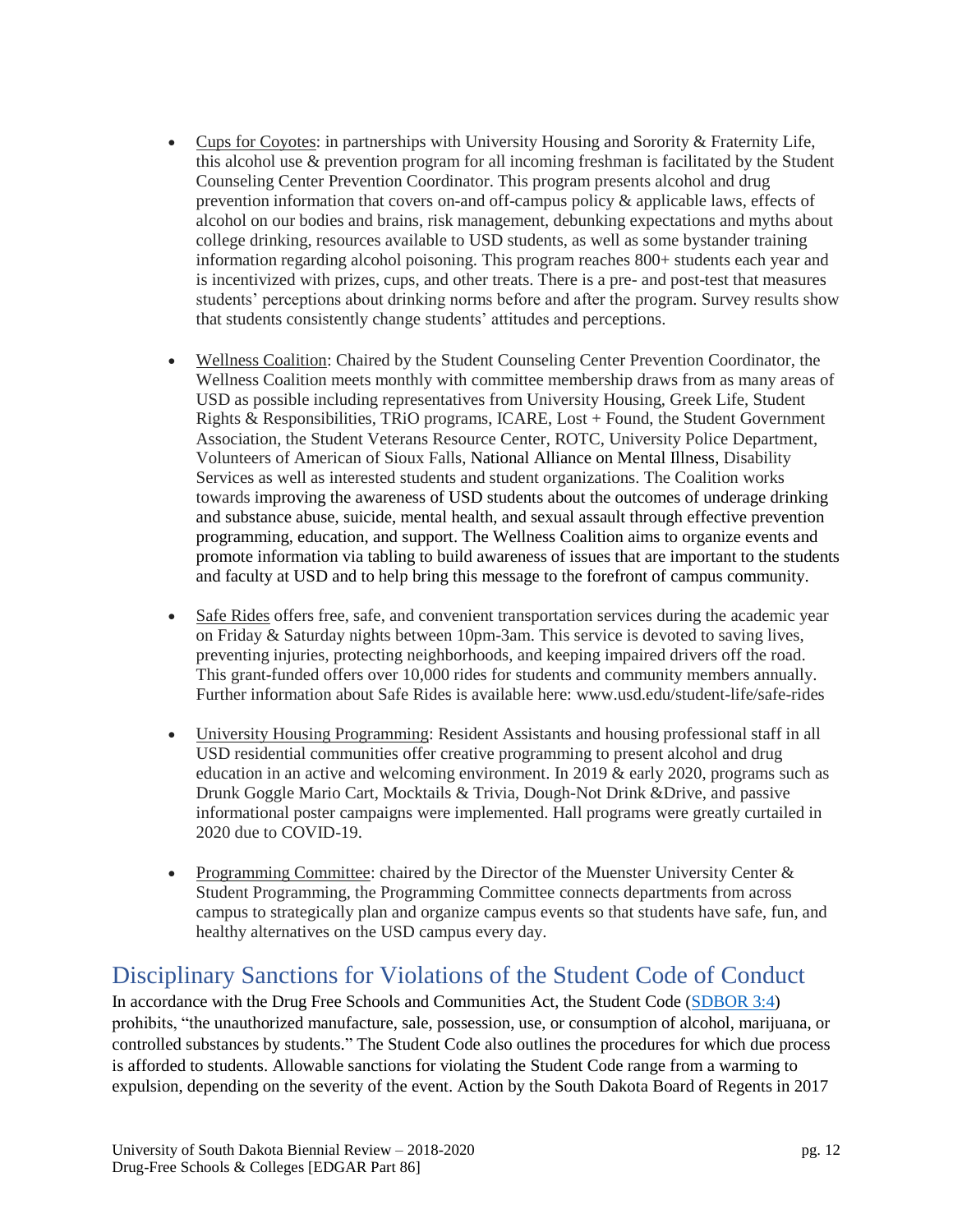removed mandatory minimum sanctions for alcohol and other drug offenses, but the following chart outlines sanctions regularly assessed for students found responsible for violating the Student Code.

|                         | ິ<br>Alcohol                                                                                                                                       | Drug                                                                                                                      |
|-------------------------|----------------------------------------------------------------------------------------------------------------------------------------------------|---------------------------------------------------------------------------------------------------------------------------|
| <b>First Violation</b>  | AOD Education as assigned by<br>$\bullet$<br><b>Student Counseling Center</b><br>Warning / Formal Warning<br>\$50 fine                             | AOD Education as assigned by<br>$\bullet$<br><b>Student Counseling Center</b><br>Formal Warning<br>$\bullet$<br>\$50 fine |
| <b>Second Violation</b> | AOD Education as assigned by<br>$\bullet$<br><b>Student Counseling Center</b><br>Formal Warning / Probation<br>\$100 fine                          | AOD Education as assigned by<br>$\bullet$<br><b>Student Counseling Center</b><br>Probation<br>\$100 fine                  |
| <b>Third Violation</b>  | AOD Education as assigned by<br>$\bullet$<br><b>Student Counseling Center</b><br>Probation / Suspension from<br>Housing / Suspension<br>\$200 fine | <b>Likely Suspension</b>                                                                                                  |

**Common Conduct Sanctions for Student Alcohol & Drug Violations**

#### <span id="page-12-0"></span>Disciplinary Sanctions for Alcohol & Drug Violations by Faculty & **Staff**

South Dakota Board of Regents Policies 4:4 (Faculty Discipline & Disciplinary Procedures; [https://www.sdbor.edu/policy/Documents/4-14.pdf\)](https://www.sdbor.edu/policy/Documents/4-14.pdf) and 4:44 (Administrators, Professional and Student Employees [Non-faculty Exempt] Code of Conduct / Misconduct Policy;

[https://www.sdbor.edu/policy/Documents/4-44.pdf\)](https://www.sdbor.edu/policy/Documents/4-44.pdf) detail the disciplinary actions and procedures for violations of alcohol and or other drug policies. Disciplinary sanctions range from warning to termination.

# <span id="page-12-1"></span>Clery Act Reportable Disciplinary Referrals

The table below presents the data for liquor and drug law violations and referrals as reported in USD's Annual Security Report in compliance with the Jeanne Clery Disclosure of Campus Security Policy and Campus Crime Statistics Act.

|                                         |                 |                  | 2018         |                | 2019            |        |                |              |
|-----------------------------------------|-----------------|------------------|--------------|----------------|-----------------|--------|----------------|--------------|
| <b>Offense</b>                          | On-Campus       |                  | Non-         | Public         | On-Campus       |        | Non-           | Public       |
| <b>Type</b>                             | <b>Res Hall</b> | Campus           | Campus       | Property       | <b>Res Hall</b> | Campus | Campus         | Property     |
| Liquor Law<br>Arrests                   | 23              | 25               | $\mathbf{0}$ | 11             | 38              | 57     | $\overline{0}$ | 11           |
| Liquor Law<br>Disciplinary<br>Referrals | 170             | 16               | $\mathbf{0}$ | $\overline{0}$ | 162             | 166    | $\overline{0}$ |              |
| Drug Law<br>Arrests                     | 19              | 4                | $\theta$     | $\overline{2}$ | 22              | 23     | $\overline{0}$ |              |
| Drug Law<br>Disciplinary<br>Referrals   | 8               | $\boldsymbol{0}$ | $\mathbf{0}$ | $\overline{0}$ |                 |        | $\overline{0}$ | $\mathbf{0}$ |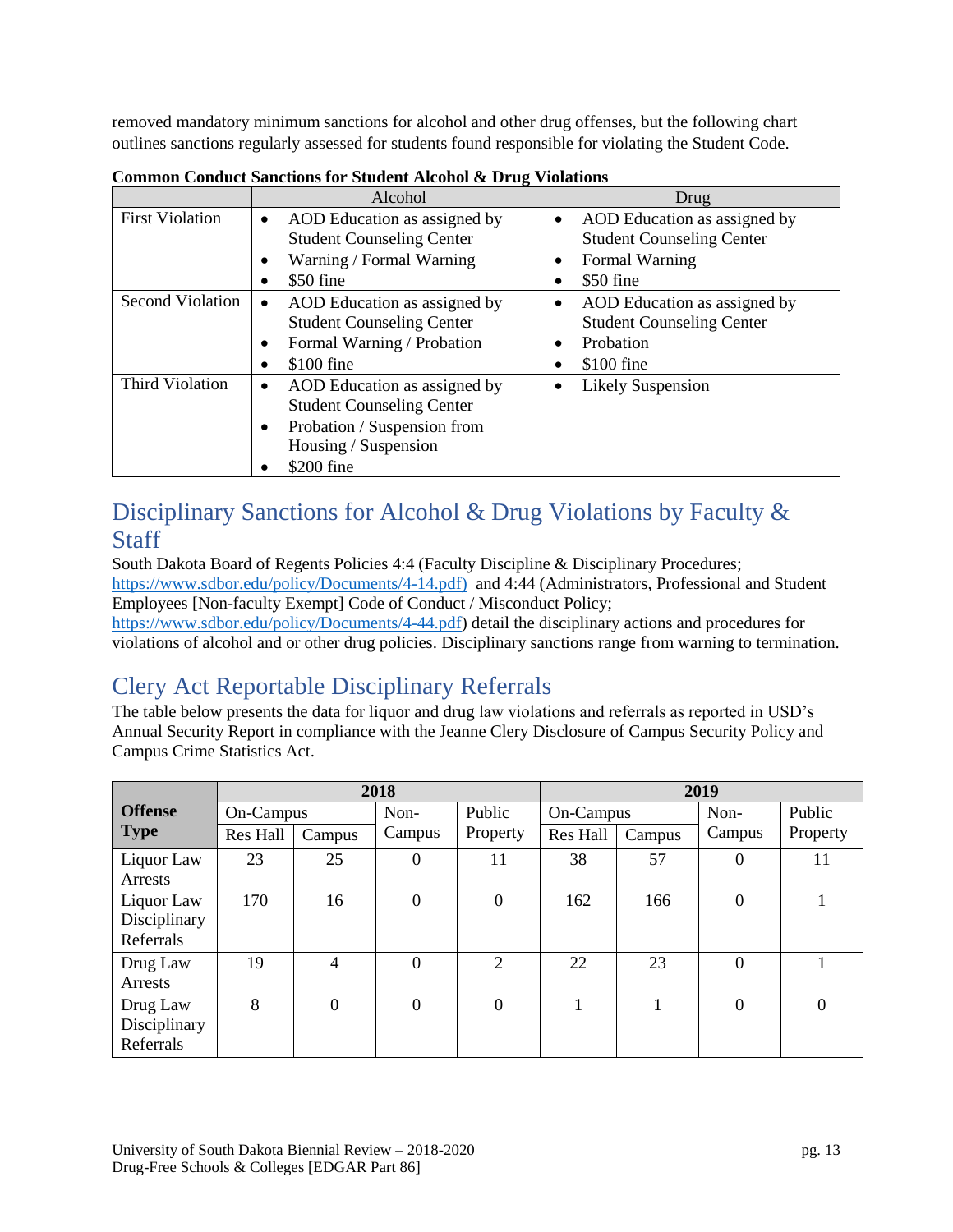### <span id="page-13-0"></span>Alcohol & Other Drug Referrals to Student Rights & Responsibilities

The Office of Student Rights & Responsibilities (SRR) receives referrals for allegations of violations of the Student Code (SDBOR 3:4) as well as violations of law. These referrals may come from any member of the campus community, but largely these notices stem from the University Police Department and reports from University Housing staff. Per the Student Code, the threshold used for student conduct cases is the preponderance of evidence standard. Not all referrals result in findings of responsibility; without a finding of responsibility, no sanctions are applied.

|                                                         | 2019           | 2020           |
|---------------------------------------------------------|----------------|----------------|
| <b>Alcohol &amp; Drug Referrals</b>                     | 227            | 215            |
| <b>Findings of Responsibility</b>                       | 170            | 141            |
|                                                         |                |                |
| Alcohol Specific Charges per Student Code               |                |                |
| 2.7.1 Alcohol & Other Drugs - Alcohol                   | 140            | 117            |
|                                                         |                |                |
| Drug Specific Charges per Student Code                  |                |                |
| 2.7.1 Alcohol & Other Drugs - Drug                      | 17             | 16             |
| 2.7.3. Possession of Drug Paraphernalia                 | 11             | 8              |
|                                                         |                |                |
| 2.7.1 - Alcohol & Other Drugs - Both                    | $\overline{c}$ | $\mathbf{0}$   |
|                                                         |                |                |
| <b>Conduct Sanctions</b>                                |                |                |
| <b>Educational Sanction</b>                             | 158            | 145            |
| Fines                                                   | 164            | 145            |
| Restitution                                             | 1              | $\overline{2}$ |
| Warning                                                 | 148            | 138            |
| Formal Warning                                          | 10             | 1              |
| <b>Disciplinary Probation</b>                           | 10             | $\overline{2}$ |
| Residence Suspension                                    |                | $\mathbf{0}$   |
| Suspension                                              | 1              | $\overline{0}$ |
|                                                         |                |                |
| <b>Number of Students with Repeat*** AOD Violations</b> |                |                |
| 2.7.1 Alcohol & Other Drugs - Alcohol                   | $\overline{4}$ | $\overline{2}$ |
| 2.7.3. Possession of Drug Paraphernalia                 | $\overline{2}$ | $\mathbf{0}$   |
| ***no students reached 3 AOD violations                 |                |                |

#### <span id="page-13-1"></span>Program Strengths & Challenges

- Program Strengths & Opportunities
	- o Though mentioned previously in this review, one of the University of South Dakota's greatest assets in providing alcohol and other drug assessments and programs is the Student Counseling Center's chemical dependency program accreditation through the South Dakota Division of Alcohol and Drug Abuse. This is worth repeating as the USD Student Counseling Center is the only university center in the state (and one of few nationally) to have such distinction. With the dedicated staff of the Student Counseling Center, students at the University of South Dakota have access to quality care to address their chemical dependencies.
	- o The University Police Department and the Division of Student Services, particularly University Housing, have a strong partnership. University Housing staff and UPD officers conduct regular rounds of residential facilities to ensure resident safety and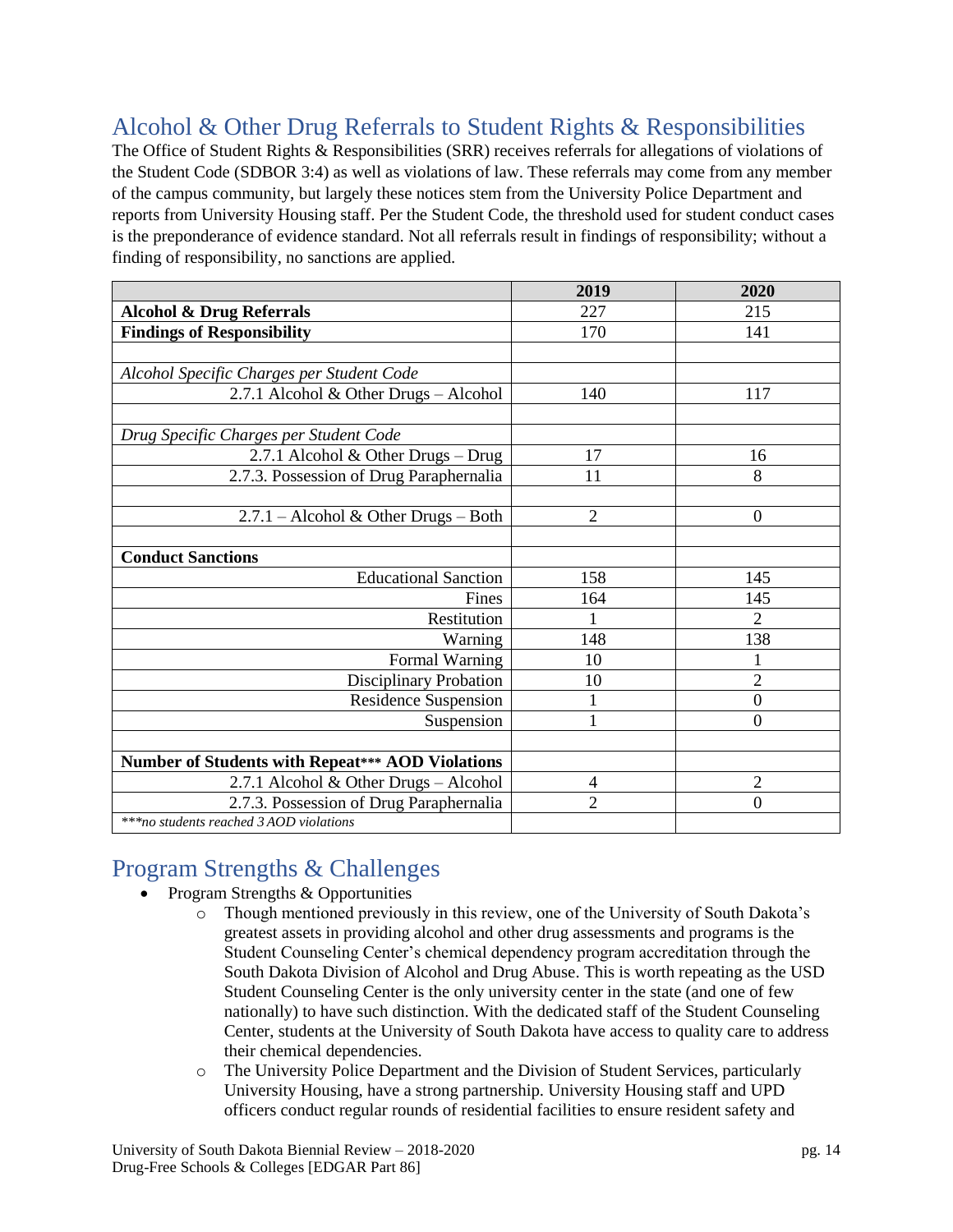compliance with applicable Federal and State laws as well as University policy. Violations of law and student code are addressed and referred for adjudication through the Courts and/or the Office of Student Rights & Responsibilities.

- o Results from the Core Alcohol and Drug Survey indicate that students were aware of USD's alcohol and drug policies (94.2%) and believed they were enforced (79.5%).
- o The Programming Committee connects departments from across campus to strategically plan and organize campus events so that students have safe, fun, and healthy alternatives to actively engage in every day on the USD campus.
- o The Wellness Coalition works towards helping create an awareness of expectations, norms, and real facts about alcohol and drug consumption on campus with a large body of campus partners. Through increasing the perception of harm, this groups continues to help change attitudes about excessive drinking and substance use on the USD campus.
- Program Challenges
	- o As demonstrated through the University Prevention Summary Report, pre- and post-test surveys of student participants in alcohol and drug programs indicate the interventions have a noticeable impact of their understanding of chemical dependency. Most student participants were placed in these interventions upon referral from the Office of Student Rights and Responsibilities. A continual challenge is educating students of services and program offerings prior to their involvement in situations that lead to a conduct referral. This is further complicated as the counseling center is often at (or beyond) capacity.
	- o Institutional programs and initiatives were greatly curtailed in 2020 due to COVID-19. With limited program capacity for face-to-face programs, AOD programs such as "Cups for Coyotes," were transitioned to an online format to follow institutional physical distancing requirements. Participation in programs is down from previous years.
	- $\circ$  In November 2020, the citizens of South Dakota passed two ballot initiates including Constitutional Amendment A (legalizing the recreational use of marijuana) and Measure 26 (legalizing medical marijuana). As these measures do not come into effect until July 2021, their impact is uncertain. Discussions with campus leaders, the Vermillion Police Department, and the Clay County State's Attorney have begun to ready campus policies and procedures to address these measures.

#### <span id="page-14-0"></span>Recommendations

- The University of South Dakota will continue to offer and expand alcohol and drug education opportunities and modify programs based on assessments and best practices.
- Work with the Office of Institutional Research to Offer the SUIC/Core Institute Alcohol and Drug Survey Long Form instrument to a larger sample of students to assess the USD climate related specifically to alcohol and other drugs.